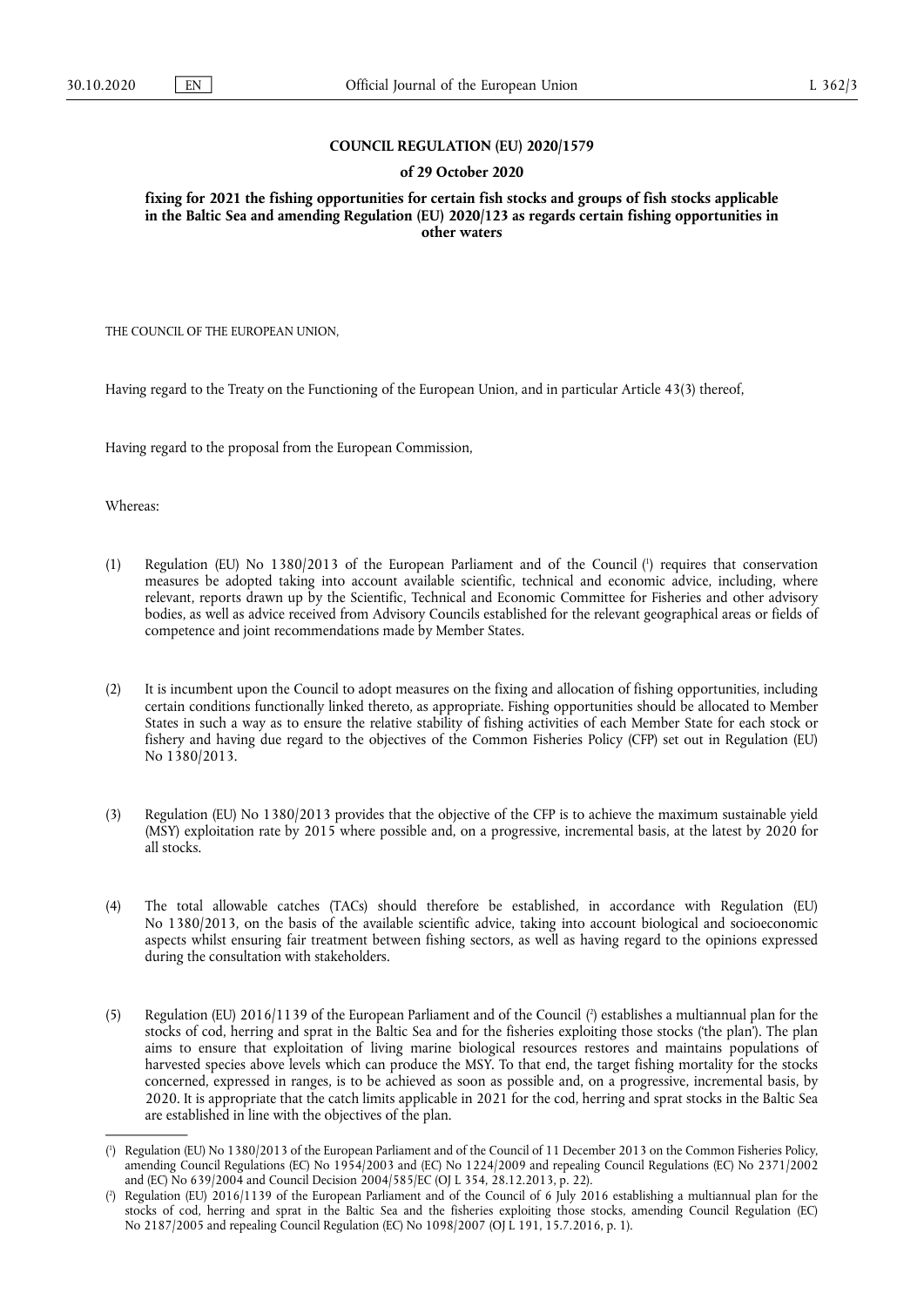- (6) The International Council for the Exploration of the Sea (ICES) has indicated that the biomass of western Baltic herring in ICES subdivisions 20-24 is only 48 % of the limit reference point for spawning stock biomass( $B_{lim}$ ), below which it is possible that reproductive capacity might be reduced. Therefore, the scientific advice issued by ICES on 29 May 2020 in its annual stock advice was for zero catches for western Baltic herring. Under Article 5(2) of Regulation (EU) 2016/1139, all appropriate remedial measures should therefore to be adopted to ensure a rapid return of the stock concerned to levels above the level capable of producing MSY. Moreover, that provision requires further remedial measures to be adopted. To that end, it is necessary to take into account the timeline for the achievement of the objectives of the CFP in general, and of the plan in particular, in view of the expected effect of the remedial measures adopted, whilst at the same time adhering to the objectives of achieving economic, social and employment benefits as set out in Article 2 of Regulation (EU) No 1380/2013. Therefore and in accordance with Article 4(4) of Regulation (EU) 2016/1139, it is appropriate that fishing opportunities for western Baltic herring be set below the fishing mortality ranges, so as to take into account the decrease in the biomass for that stock in ICES subdivisions 20-24.
- (7) As regards the eastern Baltic cod stock, since 2019, ICES has been able to base its precautionary advice on a more data-rich assessment than was previously possible. ICES estimates that the biomass of eastern Baltic cod was below  $B_{\text{lim}}$  in 2019 and has decreased further since then. ICES therefore reiterated its advice for zero catches of eastern Baltic cod for 2021. However, ICES has not been in a position to determine the values of the fishing mortality ranges. Like last year, if the fishing opportunities for eastern Baltic cod were to be set at the level indicated in the scientific advice, the obligation to land all catches in mixed fisheries with by-catches of eastern Baltic cod would lead to the phenomenon of 'choke species'. In order to strike the right balance between continuing fisheries in view of the potentially severe socioeconomic implications of prohibiting any catches of eastern Baltic cod, and the need to achieve a good biological status for the stock, taking into account the difficulty of fishing all stocks in a mixed fishery at MSY at the same time, it is appropriate to establish a specific TAC for by-catches of eastern Baltic cod. The fishing opportunities are to be set in accordance with Article 5(2) of Regulation (EU) 2016/1139.
- <span id="page-1-1"></span>(8) In May 2020, ICES provided updated advice on levels of cod by-catches in other fisheries. It is appropriate to set the fishing opportunities in accordance with that advice, with an exemption for fishing operations conducted for the exclusive purpose of scientific investigations and in full compliance with the conditions set out in Article 25 of Regulation (EU) 2019/1241 of the European Parliament and of the Council [\(](#page-1-0) 3 ). Moreover, pursuant to Article 5(2) of Regulation (EU) 2016/1139, additional remedial measures are to be adopted to ensure the rapid return of the stock to levels above the level capable of producing MSY. Scientific advice indicates that spawning closures in particular can have additional benefits for a stock that cannot be achieved by TAC alone, for example increased recruitment through undisturbed spawning. Therefore it is appropriate to maintain the existing summer spawning closure. Furthermore, scientific advice indicates that the relative importance of recreational fisheries of eastern Baltic cod depends on the TAC level. Given the very reduced TAC, the quantities caught in recreational fisheries are considered substantial and it is therefore appropriate to maintain the prohibition of recreational fishing for cod in ICES subdivisions 25 and 26 where eastern Baltic cod is most abundant.
- (9) As regards the western Baltic cod stock, ICES has revised the estimated biomass downwards and estimates that the biomass of the western Baltic cod stock has not recovered to above the spawning stock biomass reference point below which specific and appropriate management action is to be taken  $(B_{trigger})$ . It is therefore appropriate to maintain the accompanying measures introduced for 2020 and to set the fishing opportunities in accordance with Article 5(1) of Regulation (EU) 2016/1139 while taking into account the levels of cod by-caught in other fisheries in ICES subdivision 24 advised by ICES, in order to be coherent with the approach followed in the eastern Baltic cod management area. Moreover, scientific advice indicates that the western and eastern cod stocks mix in ICES subdivision 24. In order to protect the eastern cod stock and ensure a level playing field with the eastern Baltic cod management area, the use of the TAC in ICES subdivision 24 should continue to be limited to by-catches of cod with an exemption for fishing operations conducted for the exclusive purpose of scientific investigations and in full

<span id="page-1-0"></span>[<sup>\(</sup>](#page-1-1) 3 ) Regulation (EU) 2019/1241 of the European Parliament and of the Council of 20 June 2019 on the conservation of fisheries resources and the protection of marine ecosystems through technical measures, amending Council Regulations (EC) No 1967/2006, (EC) No 1224/2009 and Regulations (EU) No 1380/2013, (EU) 2016/1139, (EU) 2018/973, (EU) 2019/472 and (EU) 2019/1022 of the European Parliament and of the Council, and repealing Council Regulations (EC) No 894/97, (EC) No 850/98, (EC) No 2549/2000, (EC) No 254/2002, (EC) No 812/2004 and (EC) No 2187/2005 (OJ L 198, 25.7.2019, p. 105).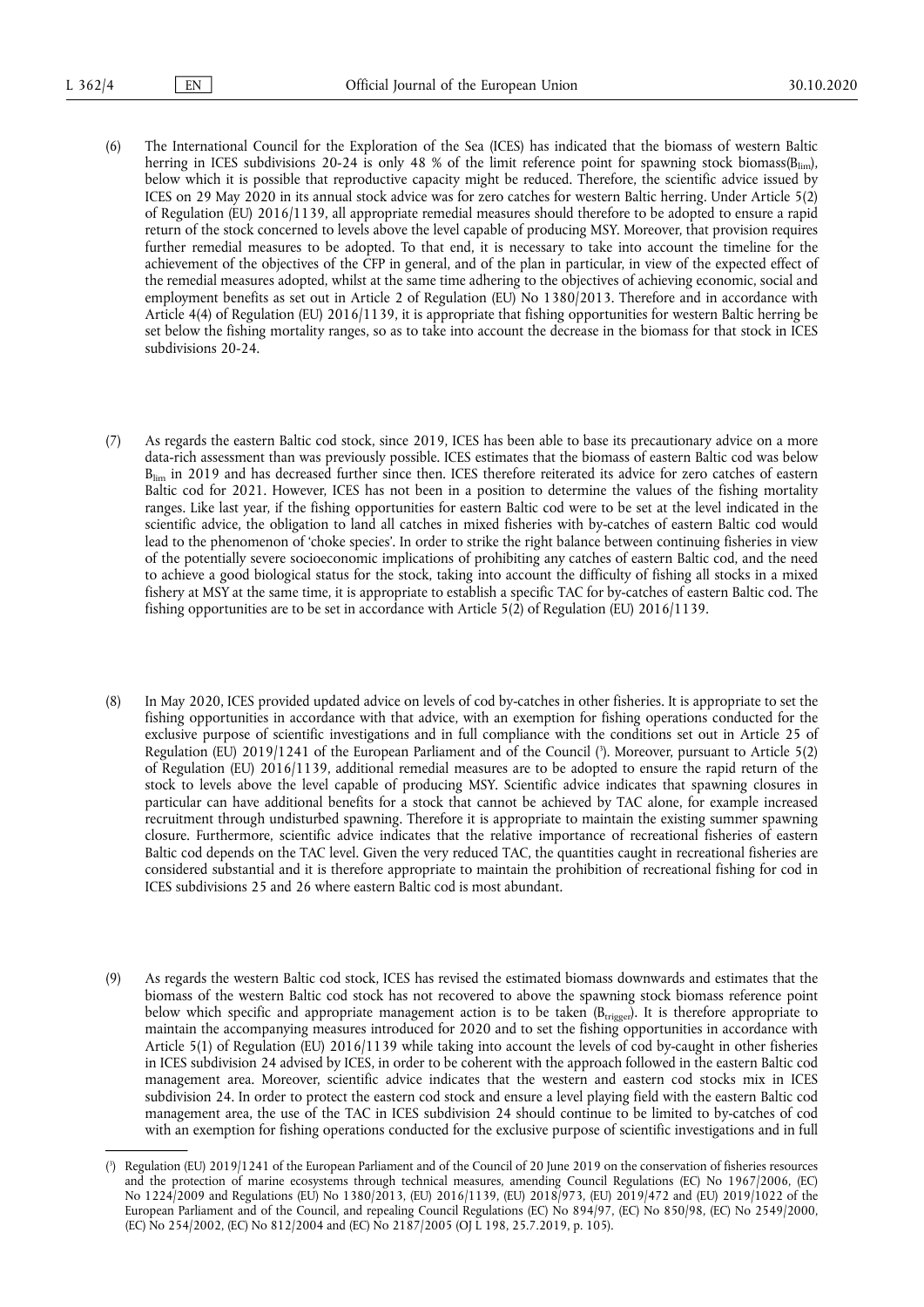compliance with the conditions set out in Article 25 of Regulation (EU) 2019/1241, and for small-scale coastal fishermen fishing with passive gears in areas up to six nautical miles from shore where the water depth is less than 20 metres since western cod is predominant in those shallow coastal areas. Moreover, the closure period in ICES subdivision 24 should be aligned with the closure period in ICES subdivisions 25 and 26 in order to ensure equivalent protection consistent with ICES advice.

- (10) Accordingly, and in order to ensure a level playing field with ICES subdivisions 25 and 26, recreational fishing for cod in ICES subdivision 24 should continue to be prohibited beyond six nautical miles from shore. Moreover, as the scientific advice indicates that recreational fisheries contribute significantly to the overall fishing mortality of that stock and taking into account the status of that stock and the reduction of the TAC, the daily bag limit per fisherman should be maintained. This is without prejudice to the principle of relative stability applicable to commercial fishing activities. Finally, given the fragile status of the stock and the fact that the scientific advice indicates that spawning closures in particular can have additional benefits for a stock that cannot be achieved by TAC alone, for example an increased recruitment through undisturbed spawning, the winter spawning closure should be maintained, with an exemption for certain small-scale coastal fishermen and for fishing operations conducted for the exclusive purpose of scientific investigations and in full compliance with the conditions set out in Article 25 of Regulation (EU) 2019/1241.
- (11) ICES estimates that the biomass of central Baltic herring has fallen below the spawning stock biomass reference point below which specific and appropriate management action is to be taken (B<sub>trigger</sub>). It is therefore appropriate to set the fishing opportunities in accordance with Article 5(1) of Regulation (EU) 2016/1139.
- (12) According to ICES advice, cod is by-caught in plaice fisheries. Furthermore, sprat is caught in a mixed fishery with herring and is a prey species for cod. It is appropriate to take those inter-species considerations into account in setting the fishing opportunities for plaice and sprat.
- (13) In order to ensure full use of coastal fishing opportunities, a limited inter-area flexibility for salmon from ICES subdivisions 22-31 to ICES subdivision 32 was introduced in 2019. Given the changes in fishing opportunities for those two stocks, it is appropriate to increase that flexibility.
- (14) The introduction of a prohibition of fishing for sea trout beyond four nautical miles and of a limitation of by-catches of sea trout to 3 % of the combined catch of sea trout and salmon has contributed to a large extent to substantially reducing previously significant misreporting of catches in salmon fishery, in particular as sea trout catches. It is therefore appropriate to maintain that provision in order to reduce misreporting as much as possible.
- <span id="page-2-2"></span>(15) The use of the fishing opportunities set out in this Regulation is subject to Council Regulation (EC) No 1224/2009 ( 4 [\),](#page-2-0) and in particular to Articles 33 and 34 thereof concerning the recording of catches and fishing effort, and to the transmission of data on the exhaustion of fishing opportunities to the Commission. This Regulation should therefore specify the codes relating to landings of stocks subject to this Regulation that are to be used by Member States when sending data to the Commission.
- <span id="page-2-3"></span>(16) Council Regulation (EC) No 847/96 [\(](#page-2-1) 5 ) introduced additional conditions for year-to-year management of TACs including, under Articles 3 and 4, flexibility provisions for precautionary and analytical TACs. Under Article 2 of that Regulation, when fixing the TACs, the Council is to decide to which stocks Articles 3 or 4 shall not apply, in particular on the basis of the biological status of the stocks. More recently, the year-to-year flexibility mechanism was introduced by Article 15(9) of Regulation (EU) No 1380/2013 for all stocks that are subject to the landing obligation. Therefore, in order to avoid excessive flexibility that would undermine the principle of rational and responsible exploitation of living marine biological resources, hinder the achievement of the objectives of the CFP and cause the biological status of the stocks to deteriorate, it should be established that Articles 3 and 4 of Regulation (EC) No 847/96 apply to analytical TACs only where the year-to-year flexibility provided for in Article 15(9) of Regulation (EU) No 1380/2013 is not used.

<span id="page-2-0"></span>[<sup>\(</sup>](#page-2-2) 4 ) Council Regulation (EC) No 1224/2009 of 20 November 2009 establishing a Union control system for ensuring compliance with the rules of the common fisheries policy, amending Regulations (EC) No 847/96, (EC) No 2371/2002, (EC) No 811/2004, (EC) No 768/2005, (EC) No 2115/2005, (EC) No 2166/2005, (EC) No 388/2006, (EC) No 509/2007, (EC) No 676/2007, (EC) No 1098/2007, (EC) No 1300/2008, (EC) No 1342/2008 and repealing Regulations (EEC) No 2847/93, (EC) No 1627/94 and (EC) No 1966/2006 (OJ L 343, 22.12.2009, p. 1).

<span id="page-2-1"></span>[<sup>\(</sup>](#page-2-3) 5 ) Council Regulation (EC) No 847/96 of 6 May 1996 introducing additional conditions for year-to-year management of TACs and quotas (OJ L 115, 9.5.1996, p. 3).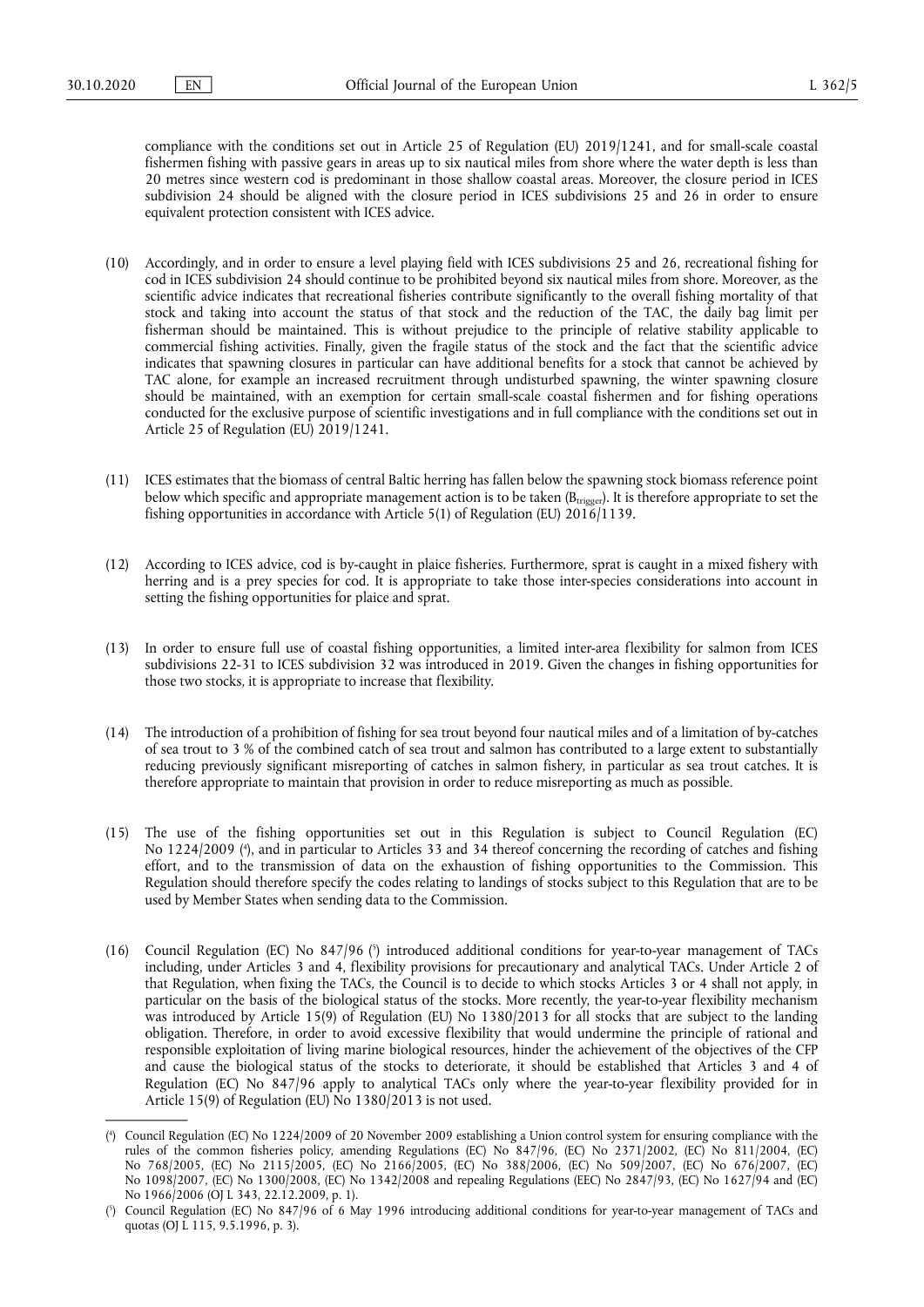- (17) Moreover given that the biomass of the stock of eastern Baltic cod is below Blim and that only by-catch and scientific fisheries are permitted in 2021, Member States have undertaken not to apply Article 15(9) of Regulation (EU) No 1380/2013 for this stock for transfers from 2020 to 2021 so that catches in 2021 will not exceed the TAC set for eastern Baltic cod.
- <span id="page-3-2"></span>(18) The fishing year for Norway pout in ICES division 3a and Union waters of ICES division 2a and ICES subarea 4 is from 1 November to 31 October. Based on new scientific advice, a preliminary TAC for Norway pout should be established for those areas. The United Kingdom does not hold a quota for Norway pout. However, part of the quota is taken in UK waters. The United Kingdom has been consulted in accordance with Article 130(1) of the Agreement on the withdrawal of the United Kingdom of Great Britain and Northern Ireland from the European Union and the European Atomic Energy Community [\(](#page-3-0) 6 ). A preliminary TAC for fishing opportunities for the period 1 November 2020 to 31 December 2020 should therefore be set. That TAC will allow for the start of the fishing season. The United Kingdom will be consulted on fishing opportunities for the period 1 January 2021 to 31 October 2021. Despite the fact that the United Kingdom has no quota share in this stock, the resource is shared with the United Kingdom. Therefore consultations concerning the joint management of the stock should take place after the expiration of the transition period on 31 December 2020. The Regulation on fishing opportunities for Norway pout in the ICES division 3a and Union waters of ICES division 2a and ICES subarea 4 should later be amended to include the outcome of those consultations, for the period 1 January 2021 to 31 October 2021, to cover the full fishing year from 1 November 2020 to 31 October 2021.
- (19) In order to avoid the interruption of fishing activities and to ensure the livelihoods of Union fishermen, this Regulation should apply from 1 January 2021. However, this Regulation should apply to Norway pout in ICES division 3a and Union waters of ICES division 2a and ICES subarea 4 from 1 November 2020 until 31 October 2021. For reasons of urgency, this Regulation should enter into force immediately after its publication,

HAS ADOPTED THIS REGULATION:

#### CHAPTER I

#### **GENERAL PROVISIONS**

#### *Article 1*

### **Subject matter**

<span id="page-3-3"></span>This Regulation fixes the fishing opportunities for certain fish stocks and groups of fish stocks in the Baltic Sea for 2021 and amends certain fishing opportunities in other waters fixed by Regulation (EU) 2020/123 [\(](#page-3-1) 7 ).

#### *Article 2*

#### **Scope**

1. This Regulation applies to Union fishing vessels operating in the Baltic Sea.

2. This Regulation also applies to recreational fisheries where they are expressly referred to in the relevant provisions.

<span id="page-3-0"></span>[<sup>\(</sup>](#page-3-2) 6 ) OJ L 29, 31.1.2020, p. 7.

<span id="page-3-1"></span>[<sup>\(</sup>](#page-3-3) 7 ) Council Regulation (EU) 2020/123 of 27 January 2020 fixing for 2020 the fishing opportunities for certain fish stocks and groups of fish stocks, applicable in Union waters and, for Union fishing vessels, in certain non-Union waters (OJ L 25, 30.1.2020, p. 1).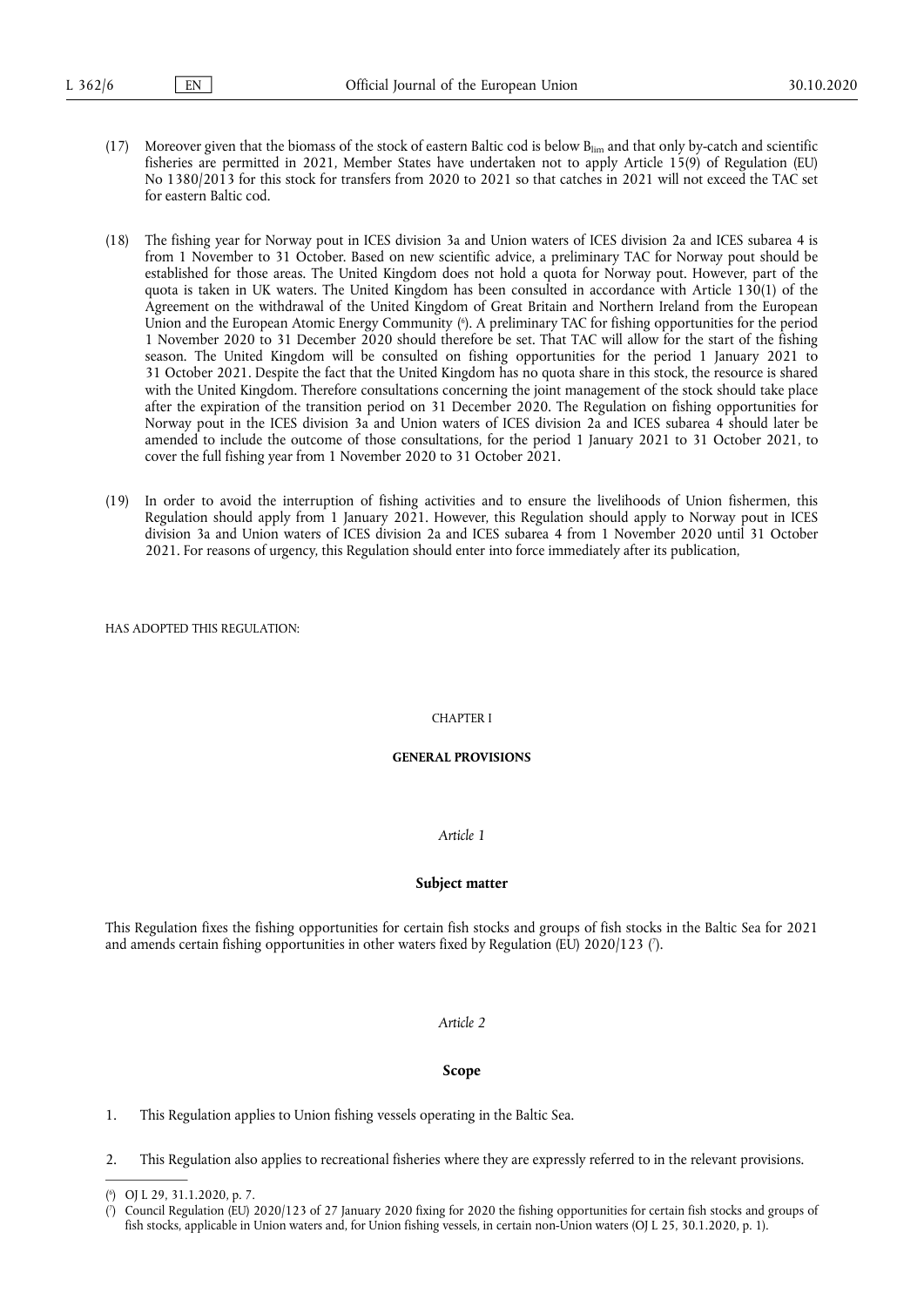## *Article 3*

## **Definitions**

For the purposes of this Regulation, the definitions laid down in Article 4 of Regulation (EU) No 1380/2013 apply.

In addition, the following definitions apply:

- <span id="page-4-1"></span>(1) 'subdivision' means an ICES subdivision of the Baltic Sea as defined in Annex III to Council Regulation (EC) No 218/2009 ( 8 [\);](#page-4-0)
- (2) 'total allowable catch' (TAC) means the quantity of each stock that can be caught over the period of a year;
- (3) 'quota' means a proportion of the TAC allocated to the Union, a Member State or a third country;
- (4) 'recreational fisheries' means non-commercial fishing activities exploiting marine biological resources such as for recreation, tourism or sport.

#### CHAPTER II

## **FISHING OPPORTUNITIES**

#### *Article 4*

## **TACs and allocations**

The TACs, the quotas and the conditions functionally linked thereto, where appropriate, are set out in the Annex.

## *Article 5*

### **Special provisions on allocations of fishing opportunities**

The allocation of fishing opportunities among Member States, as set out in this Regulation, shall be without prejudice to:

- (a) exchanges made pursuant to Article 16(8) of Regulation (EU) No 1380/2013;
- (b) deductions and reallocations made pursuant to Article 37 of Regulation (EC) No 1224/2009;
- (c) additional landings allowed under Article 3 of Regulation (EC) No 847/96 or under Article 15(9) of Regulation (EU) No 1380/2013;
- (d) quantities withheld in accordance with Article 4 of Regulation (EC) No 847/96 or transferred under Article 15(9) of Regulation (EU) No 1380/2013;
- (e) deductions made pursuant to Articles 105 and 107 of Regulation (EC) No 1224/2009.

# *Article 6*

## **Conditions for landing of catches and by-catches**

The stocks of non-target species within the safe biological limits referred to in Article 15(8) of Regulation (EU) No 1380/2013 which qualify for the derogation from the obligation to count catches against the relevant quota are identified in the Annex to this Regulation.

#### *Article 7*

#### **Closures to protect cod spawning**

1. It shall be prohibited to fish with any type of fishing gear in subdivisions 25 and 26 from 1 May to 31 August.

<span id="page-4-0"></span>[<sup>\(</sup>](#page-4-1) 8 ) Regulation (EC) No 218/2009 of the European Parliament and of the Council of 11 March 2009 on the submission of nominal catch statistics by Member States fishing in the north-east Atlantic (OJ L 87, 31.3.2009, p. 70).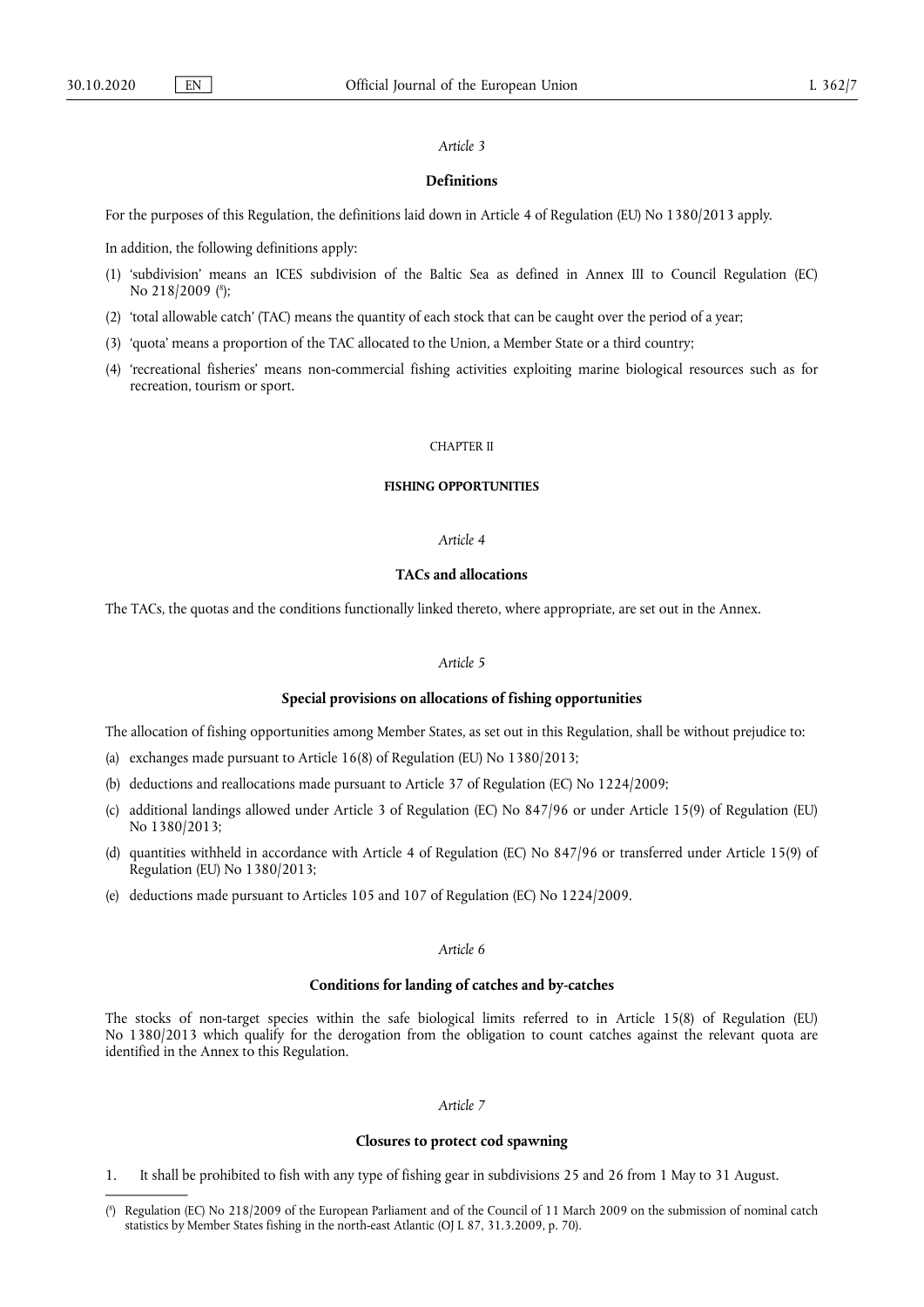- 2. An exemption from the prohibition laid down in paragraph 1 shall apply in the following cases:
- (a) fishing operations conducted for the exclusive purpose of scientific investigations, which may be undertaken provided that those investigations are carried out in full compliance with the conditions set out in Article 25 of Regulation (EU) 2019/1241;
- (b) Union fishing vessels of less than 12 metres in length overall that fish with gillnets, entangling nets or trammel nets, with bottom set lines, longlines, drifting lines, handlines and jigging equipment or similar passive gear in areas where the water depth is less than 20 metres according to the coordinates on the official sea chart issued by the competent national authorities;
- (c) Union fishing vessels fishing in subdivision 25 where water depth is less than 50 metres for pelagic stocks for direct human consumption, using gears with a mesh size of 45 mm or less, and whose landings are sorted.

3. It shall be prohibited to fish with any type of fishing gear in subdivisions 22 and 23 from 1 February to 31 March and in subdivision 24 from 15 May to 15 August.

- 4. An exemption from the prohibition laid down in paragraph 3 shall apply in the following cases:
- (a) fishing operations conducted for the exclusive purpose of scientific investigations are carried out in full compliance with the conditions set out in Article 25 of Regulation (EU) 2019/1241;
- (b) Union fishing vessels of less than 12 metres in length overall that fish with gillnets, entangling nets or trammel nets, with bottom set lines, longlines, drifting lines, handlines and jigging equipment or similar passive gear in subdivisions 22 and 23 in areas where the water depth is less than 20 metres according to the coordinates on the official sea chart issued by the competent national authorities, and in subdivision 24 in areas up to six nautical miles measured from the baselines where the water depth is less than 20 metres according to the coordinates on the official sea chart issued by the competent national authorities;
- (c) Union fishing vessels fishing in subdivision 24 up to six nautical miles measured from the baselines where the water depth is less than 40 metres for pelagic stocks for direct human consumption, using gears with a mesh size of 45 mm or less, and whose landings are sorted.

Masters of fishing vessels as referred to in paragraph 2, points (b) or (c) and paragraph 4, points (b) or (c) shall ensure that their fishing activity can be monitored at any time by the control authorities of the Member State.

#### *Article 8*

## **Measures on recreational fisheries for cod in subdivisions 22-26**

1. In recreational fisheries, no more than five specimens of cod may be retained per fisherman per day in subdivisions 22 and 23 and in subdivision 24 within six nautical miles measured from the baselines, except in the period from 1 February to 31 march 2021, when no more than two specimens of cod may be retained per fisherman per day.

Recreational fishing for cod shall be prohibited in subdivision 24 beyond six nautical miles measured from the baselines and in subdivisions 25 and 26.

3. This Article is without prejudice to more stringent national measures.

### *Article 9*

## **Measures on sea trout and salmon fishing in subdivisions 22-32**

1. It shall be prohibited for fishing vessels to fish for sea trout beyond four nautical miles measured from the baselines in subdivisions 22-32 from 1 January to 31 December 2021. When fishing for salmon in those waters, by-catches of sea trout shall not exceed 3 % of the total catch of salmon and sea trout at any moment on board or landed after each fishing trip.

2. This Article is without prejudice to more stringent national measures.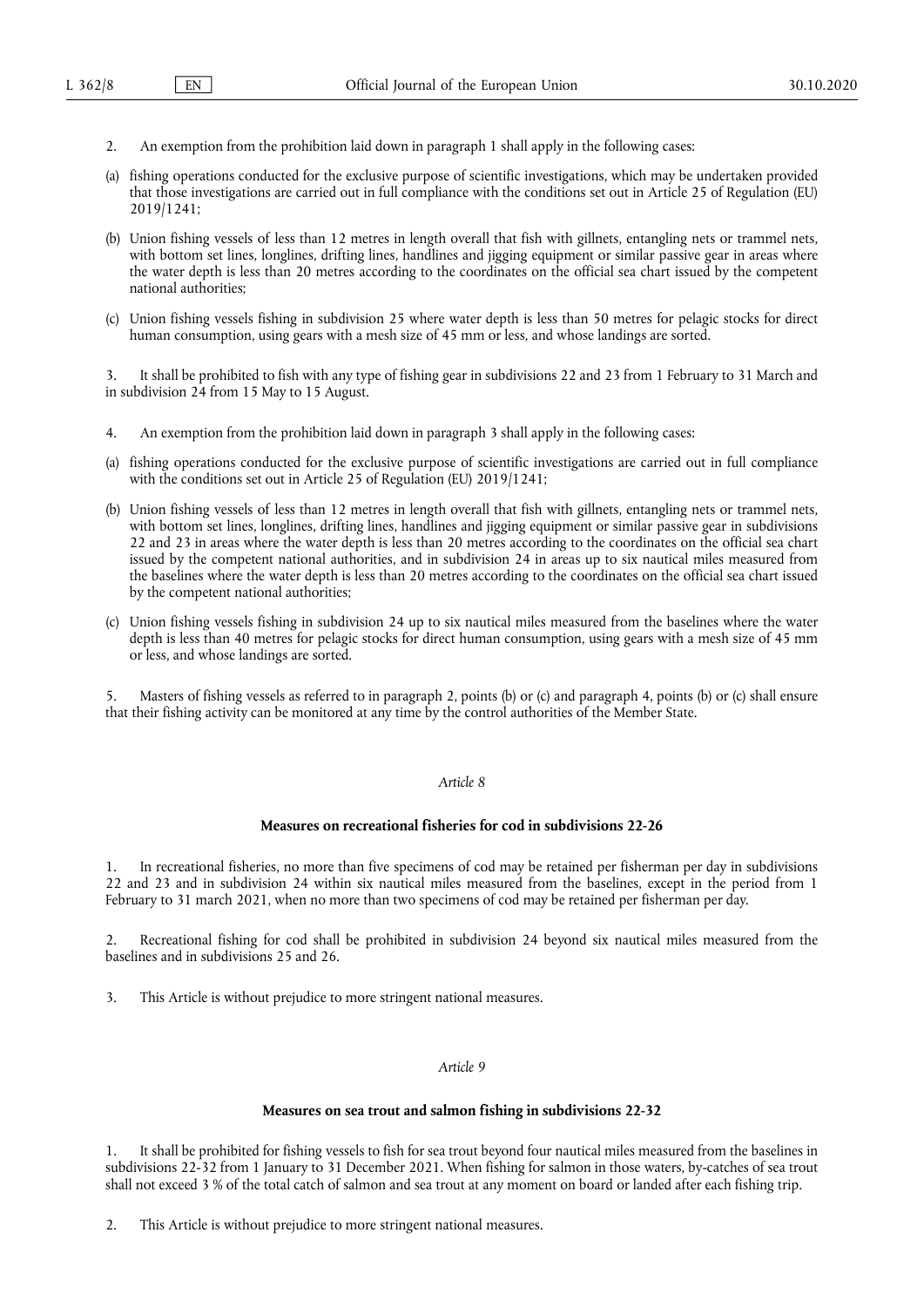#### *Article 10*

## **Flexibility**

1. Except where specified otherwise in the Annex to this Regulation, Article 3 of Regulation (EC) No 847/96 applies to stocks subject to precautionary TACs and Article 3(2) and (3) and Article 4 of that Regulation shall apply to stocks subject to an analytical TAC.

2. Article 3(2) and (3) and Article 4 of Regulation (EC) No 847/96 does not apply where a Member State uses the yearto-year flexibility provided for in Article 15(9) of Regulation (EU) No 1380/2013.

### *Article 11*

#### **Data transmission**

Where, pursuant to Articles 33 and 34 of Regulation (EC) No 1224/2009, Member States send data relating to quantities of stocks caught or landed to the Commission, they shall use the stock codes set out in the Annex to this Regulation.

#### CHAPTER III

#### **FINAL PROVISIONS**

### *Article 12*

#### <span id="page-6-7"></span><span id="page-6-6"></span>**Amendment to Regulation (EU) 2020/123**

In Annex IA, the Fishing opportunities table for Norway pout and associated by-catches in ICES division 3a and Union waters of ICES division 2a and ICES subarea 4 is replaced by the following:

| 'Species:            | Norway pout and associated by-catches<br>Trisopterus esmarkii |                               |              | Zone:                                 | 3a; Union waters of 2a and 4<br>(NOP/2A3A4.) |                                        |
|----------------------|---------------------------------------------------------------|-------------------------------|--------------|---------------------------------------|----------------------------------------------|----------------------------------------|
| Period               | 1 November $2019 - 31$<br>October 2020                        |                               |              | 1 November 2020 - 31<br>December 2020 |                                              | Analytical TAC                         |
| Denmark              | 72433                                                         | $\binom{1}{2}\binom{3}{2}$    | 29 9 7 2     | $\binom{1}{2}$ $\binom{6}{2}$         | shall not apply                              | Article 3 of Regulation (EC) No 847/96 |
| Germany              | 14                                                            | $(^{1})$ $(^{2})$ $(^{3})$    | 6            | $(^{1})$ $(^{2})$ $(^{6})$            | shall not apply                              | Article 4 of Regulation (EC) No 847/96 |
| The Nether-<br>lands | 53                                                            | $(^{1})$ $(^{2})$ $(^{3})$    | 22           | $(1)$ $(2)$ $(6)$                     |                                              |                                        |
| Union                | 72 500                                                        | $\binom{1}{2}$ $\binom{3}{2}$ | 30 000       | $\binom{1}{2}$ $\binom{6}{2}$         |                                              |                                        |
| Norway               | 14 500                                                        | (4)                           | pm           |                                       |                                              |                                        |
| Faroe Islands        | 5 0 0 0                                                       | $\binom{5}{ }$                | pm           |                                       |                                              |                                        |
| <b>TAC</b>           | Not relevant                                                  |                               | Not relevant |                                       |                                              |                                        |

<span id="page-6-10"></span><span id="page-6-9"></span><span id="page-6-8"></span><span id="page-6-0"></span>( 1 [\)](#page-6-6) Up to 5 % of the quota may consist of by-catches of haddock and whiting (OT2/\*2A3A4). By-catches of haddock and whiting counted against the quota pursuant to this provision and by-catches of species counted against the quota pursuant to Article 15(8) of Regulation (EU) No 1380/2013 shall, together, not exceed 9 % of the quota.

<span id="page-6-3"></span>( 2 [\)](#page-6-7) Quota may be fished in Union waters of ICES zones 2a, 3a and 4 only.

<span id="page-6-1"></span>( 3 [\)](#page-6-8) Union quota may only be fished from 1 November 2019 to 31 October 2020.

<span id="page-6-4"></span>( 4 [\)](#page-6-9) A sorting grid shall be used.

<span id="page-6-5"></span>( 5 [\)](#page-6-10) A sorting grid shall be used. Includes a maximum of 15 % of unavoidable by-catches (NOP/\*2A3A4), to be counted against this quota.

<span id="page-6-2"></span>( 6 [\)](#page-6-6) Union quota may be fished from 1 November 2020 to 31 December 2020.'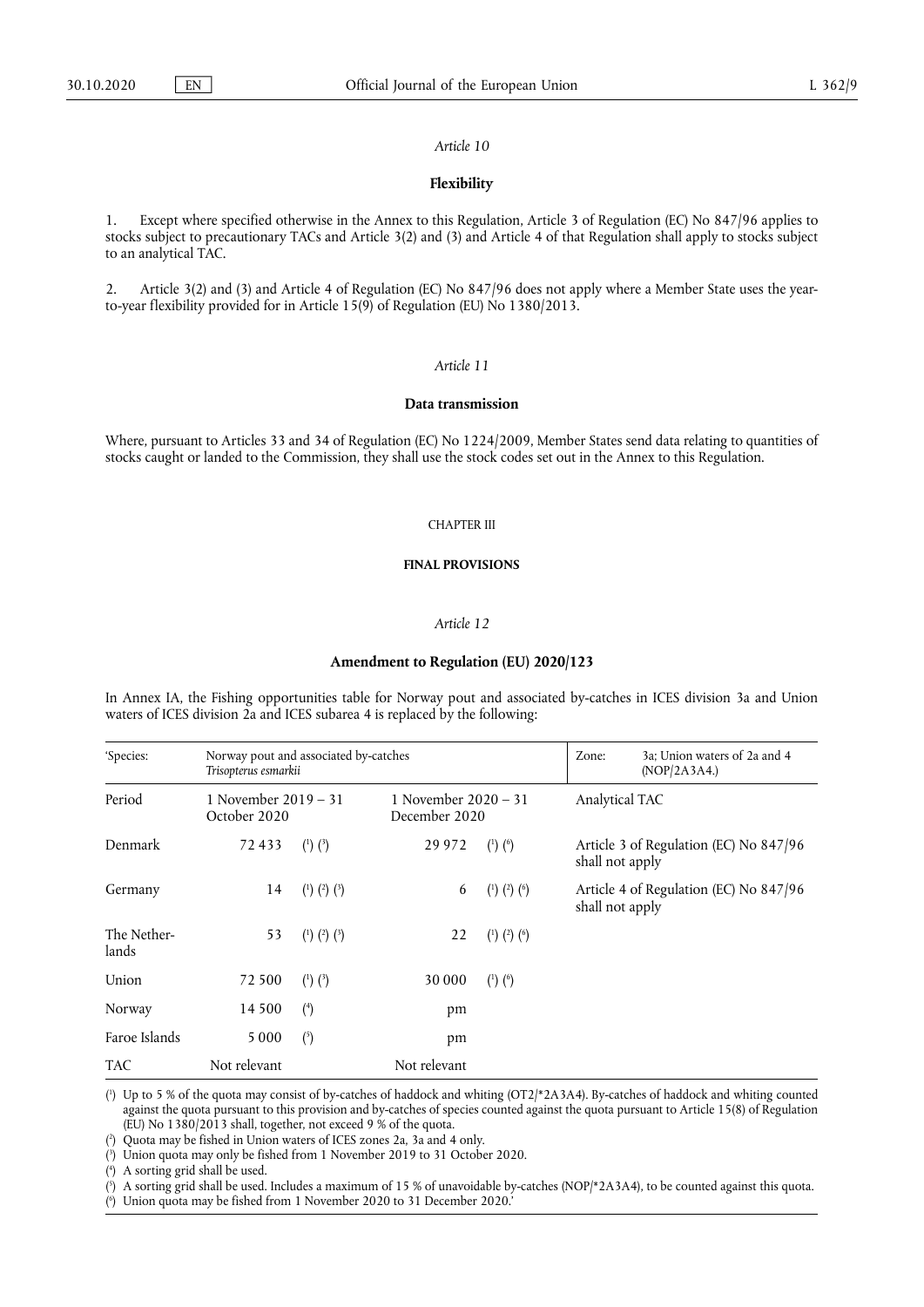# *Article 13*

# **Entry into force**

This Regulation shall enter into force on the day following that of its publication in the *Official Journal of the European Union*. It shall apply from 1 January 2021, except Article 12 which shall apply from 1 November 2020 until 31 October 2021.

This Regulation shall be binding in its entirety and directly applicable in all Member States.

Done at Brussels, 29 October 2020.

*For the Council The President*  M. ROTH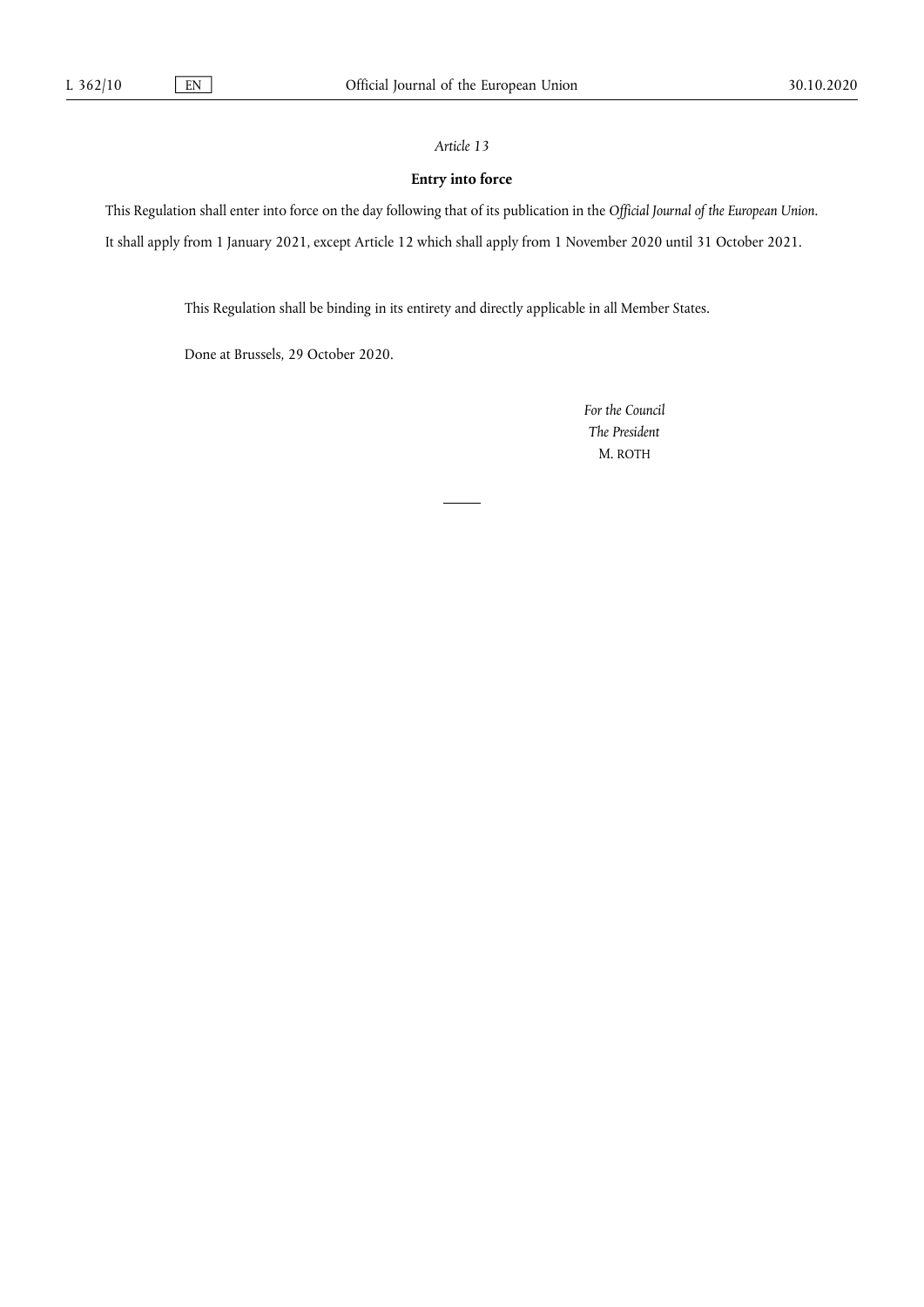## *ANNEX*

TACs APPLICABLE TO UNION FISHING VESSELS IN AREAS WHERE TACs EXIST BY SPECIES AND BY AREA

The following tables set out the TACs and quotas (in tonnes live weight, except where otherwise specified) by stock, and conditions functionally linked thereto.

The references to fishing zones are references to ICES zones, unless otherwise specified.

The fish stocks are referred to using the alphabetical order of the Latin names of the species.

For the purposes of this Regulation, the following comparative table of Latin names and common names is provided:

| Scientific name       | Alpha-3 code | Common name     |
|-----------------------|--------------|-----------------|
| Clupea harengus       | <b>HER</b>   | Herring         |
| Gadus morhua          | <b>COD</b>   | Cod             |
| Pleuronectes platessa | PLE          | Plaice          |
| Salmo salar           | <b>SAL</b>   | Atlantic salmon |
| Sprattus sprattus     | <b>SPR</b>   | Sprat           |

| Species: | Herring<br>Clupea harengus | Zone:             | Subdivisions 30-31<br>(HER/30/31.) |  |
|----------|----------------------------|-------------------|------------------------------------|--|
| Finland  | 53 306                     |                   |                                    |  |
| Sweden   | 11712                      |                   |                                    |  |
| Union    | 65 018                     |                   |                                    |  |
| TAC      | 65 018                     | Precautionary TAC |                                    |  |

| Species:   | Herring<br>Clupea harengus | Zone:          | Subdivisions 22-24<br>$(HER/3BC+24)$                                                                                          |
|------------|----------------------------|----------------|-------------------------------------------------------------------------------------------------------------------------------|
| Denmark    | 221                        |                |                                                                                                                               |
| Germany    | 869                        |                |                                                                                                                               |
| Finland    | $\boldsymbol{0}$           |                |                                                                                                                               |
| Poland     | 205                        |                |                                                                                                                               |
| Sweden     | 280                        |                |                                                                                                                               |
| Union      | 1 5 7 5                    |                |                                                                                                                               |
| <b>TAC</b> | 1575                       | Analytical TAC | Article 3(2) and (3) of Regulation (EC) No 847/96 shall not apply.<br>Article 4 of Regulation (EC) No 847/96 shall not apply. |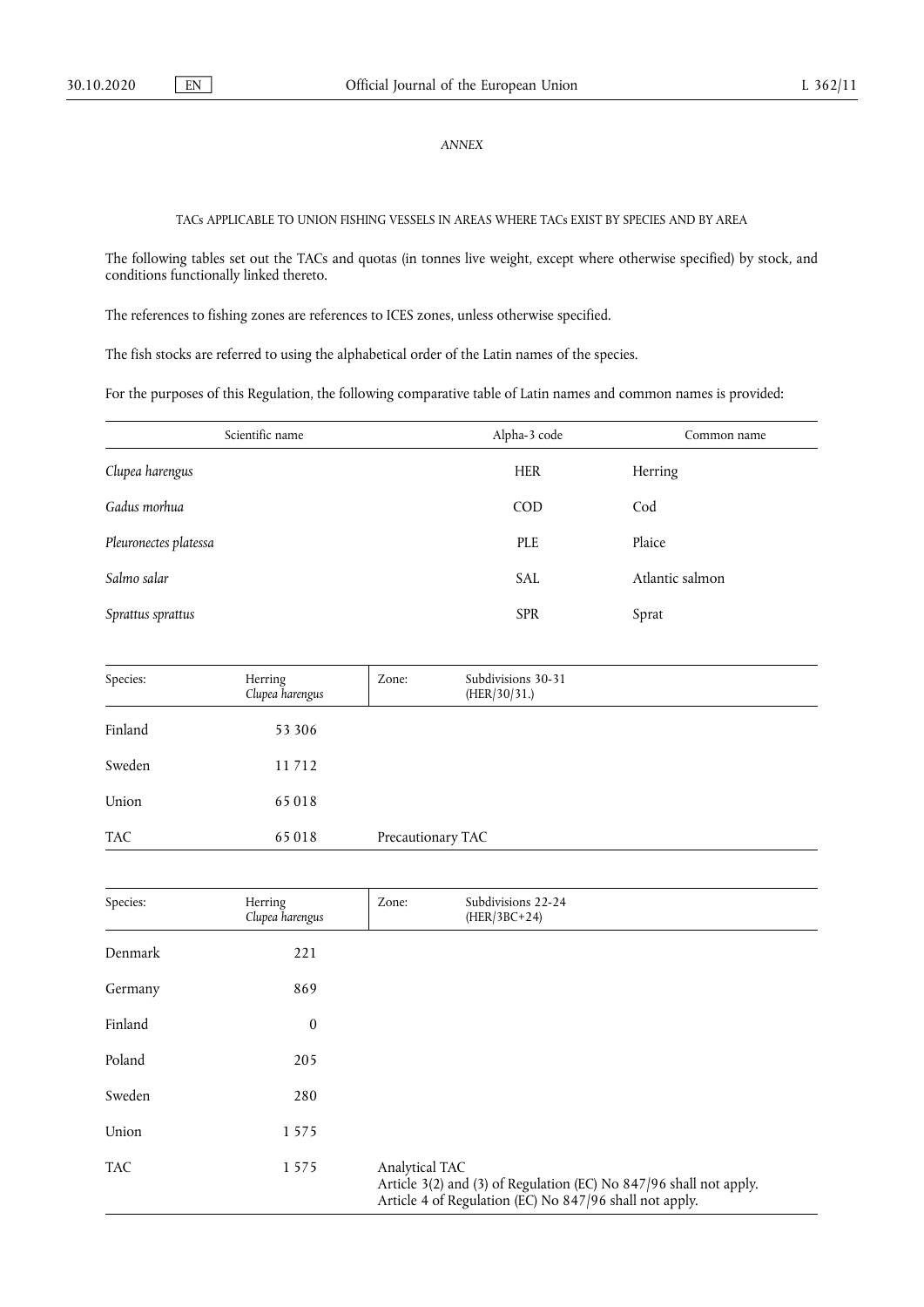| Species:   | Herring<br>Clupea harengus | Zone:          | Union waters of subdivisions 25-27, 28.2, 29 and 32<br>(HER/3D-R30) |  |
|------------|----------------------------|----------------|---------------------------------------------------------------------|--|
| Denmark    | 2 1 4 6                    |                |                                                                     |  |
| Germany    | 569                        |                |                                                                     |  |
| Estonia    | 10 960                     |                |                                                                     |  |
| Finland    | 21 3 9 3                   |                |                                                                     |  |
| Latvia     | 2 7 0 5                    |                |                                                                     |  |
| Lithuania  | 2848                       |                |                                                                     |  |
| Poland     | 24 304                     |                |                                                                     |  |
| Sweden     | 32 6 26                    |                |                                                                     |  |
| Union      | 97 551                     |                |                                                                     |  |
| <b>TAC</b> | Not relevant               | Analytical TAC | Article 6 of this Regulation applies.                               |  |

| Species:   | Herring<br>Clupea harengus | Zone:          | Subdivision 28.1<br>(HER/03D.RG)      |  |
|------------|----------------------------|----------------|---------------------------------------|--|
| Estonia    | 18 216                     |                |                                       |  |
| Latvia     | 21 2 30                    |                |                                       |  |
| Union      | 39 4 4 6                   |                |                                       |  |
| <b>TAC</b> | 39 4 4 6                   | Analytical TAC | Article 6 of this Regulation applies. |  |

| Species:   | Cod<br>Gadus morhua |                | Union waters of subdivisions 25-32<br>Zone:<br>(COD/3DX32.)                                                                                      |  |
|------------|---------------------|----------------|--------------------------------------------------------------------------------------------------------------------------------------------------|--|
| Denmark    | 137                 | $\binom{1}{2}$ |                                                                                                                                                  |  |
| Germany    | 54                  | $\binom{1}{ }$ |                                                                                                                                                  |  |
| Estonia    | 13                  | $\binom{1}{ }$ |                                                                                                                                                  |  |
| Finland    | 10                  | $\binom{1}{ }$ |                                                                                                                                                  |  |
| Latvia     | 51                  | $\binom{1}{ }$ |                                                                                                                                                  |  |
| Lithuania  | 33                  | $\binom{1}{1}$ |                                                                                                                                                  |  |
| Poland     | 159                 | $\binom{1}{1}$ |                                                                                                                                                  |  |
| Sweden     | 138                 | $\binom{1}{ }$ |                                                                                                                                                  |  |
| Union      | 595                 | $\binom{1}{ }$ |                                                                                                                                                  |  |
| <b>TAC</b> | Not relevant        |                | Precautionary TAC<br>Article 3(2) and (3) of Regulation (EC) No 847/96 does not apply.<br>Article 4 of Regulation (EC) No 847/96 does not apply. |  |

<span id="page-9-1"></span><span id="page-9-0"></span>( 1 [\)](#page-9-1) Exclusively for by-catches. No directed fisheries are permitted under this quota.

Byway of derogation from the first paragraph, fishing operations conducted for the exclusive purpose of scientific investigations may be directed to cod provided that those investigations are carried out in full compliance with the conditions set out in Article 25 of Regulation (EU) 2019/1241.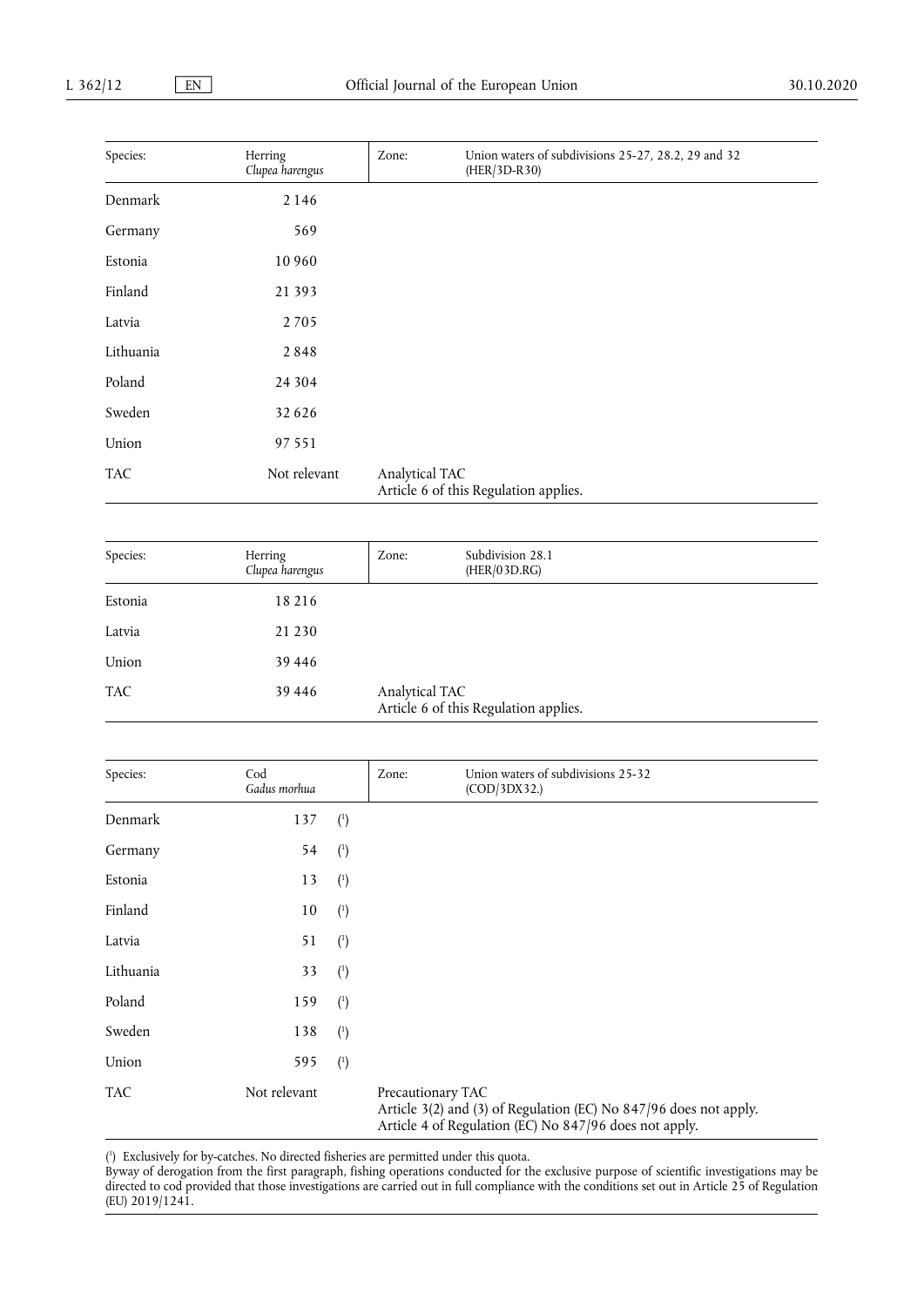| Species:   | Cod<br>Gadus morhua |                | Subdivisions 22-24<br>Zone:<br>$(COD/3BC+24)$                                                                                                 |
|------------|---------------------|----------------|-----------------------------------------------------------------------------------------------------------------------------------------------|
| Denmark    | 1746                | $\binom{1}{ }$ |                                                                                                                                               |
| Germany    | 854                 | $\binom{1}{1}$ |                                                                                                                                               |
| Estonia    | 39                  | $\binom{1}{1}$ |                                                                                                                                               |
| Finland    | 34                  | $\binom{1}{1}$ |                                                                                                                                               |
| Latvia     | 144                 | $\binom{1}{1}$ |                                                                                                                                               |
| Lithuania  | 94                  | $\binom{1}{1}$ |                                                                                                                                               |
| Poland     | 467                 | $\binom{1}{1}$ |                                                                                                                                               |
| Sweden     | 622                 | $\binom{1}{1}$ |                                                                                                                                               |
| Union      | 4 0 0 0             | $\binom{1}{ }$ |                                                                                                                                               |
| <b>TAC</b> | 4 0 0 0             | $\binom{1}{ }$ | Analytical TAC<br>Article 3(2) and (3) of Regulation (EC) No 847/96 does not apply.<br>Article 4 of Regulation (EC) No 847/96 does not apply. |

<span id="page-10-1"></span><span id="page-10-0"></span>( 1 [\)](#page-10-1) In subdivision 24 exclusively for by-catches. No directed fisheries are permitted under this quota in subdivision 24.

By way of derogation from the first paragraph, fishing operations conducted for the exclusive purpose of scientific investigations may be directed to cod provided that those investigations are carried out in full compliance with the conditions set out in Article 25 of Regulation (EU) 2019/1241.

By way of derogation from the first paragraph, fishing this quota in subdivision 24 is permitted for Union fishing vessels of less than 12 metres length overall fishing with gillnets, entangling nets or trammel nets, with bottom set lines, longlines, drifting lines, handlines and jigging equipment or similar passive gear in areas up to six nautical miles measured from the baselines where the water depth is less than 20 metres according to the coordinates on the official sea chart issued by the competent national authorities. Masters of those fishing vessels shall ensure that their fishing activity can be monitored at any time by the control authorities of the Member State.

| Species: | Plaice<br>Pleuronectes platessa | Zone:          | Union waters of subdivisions 22-32<br>$(PLE/3BCD-C)$ |
|----------|---------------------------------|----------------|------------------------------------------------------|
| Denmark  | 5 1 8 7                         |                |                                                      |
| Germany  | 576                             |                |                                                      |
| Poland   | 1086                            |                |                                                      |
| Sweden   | 391                             |                |                                                      |
| Union    | 7 2 4 0                         |                |                                                      |
| TAC      | 7 2 4 0                         | Analytical TAC | Article 6 of this Regulation applies.                |

<span id="page-10-5"></span>

| Species:   | Atlantic salmon<br>Salmo salar | Zone: | Union waters of subdivisions 22-31<br>$(SAL/3BCD-F)$                                                                                             |
|------------|--------------------------------|-------|--------------------------------------------------------------------------------------------------------------------------------------------------|
| Denmark    | 19582<br>$\binom{1}{1}$        |       |                                                                                                                                                  |
| Germany    | 2 1 7 9<br>$(\cdot)$           |       |                                                                                                                                                  |
| Estonia    | 1990<br>$\binom{1}{2}$         |       |                                                                                                                                                  |
| Finland    | 24 4 1 7<br>(1)                |       |                                                                                                                                                  |
| Latvia     | 12455<br>(1)                   |       |                                                                                                                                                  |
| Lithuania  | 1464<br>$(\cdot)$              |       |                                                                                                                                                  |
| Poland     | 5940<br>$(\cdot)$              |       |                                                                                                                                                  |
| Sweden     | 26 4 6 9<br>$^{\prime}$        |       |                                                                                                                                                  |
| Union      | 94 4 9 6<br>$^{\binom{1}{2}}$  |       |                                                                                                                                                  |
| <b>TAC</b> | Not relevant                   |       | Precautionary TAC<br>Article 3(2) and (3) of Regulation (EC) No 847/96 does not apply.<br>Article 4 of Regulation (EC) No 847/96 does not apply. |

<span id="page-10-4"></span><span id="page-10-2"></span>( 1 [\)](#page-10-4) Expressed by number of individual fish.

<span id="page-10-3"></span>( 2 [\)](#page-10-5) Special condition: up to 25 % and no more than 500 specimens of this quota may be fished in Union waters of subdivision 32  $(SAL/*3D32).$